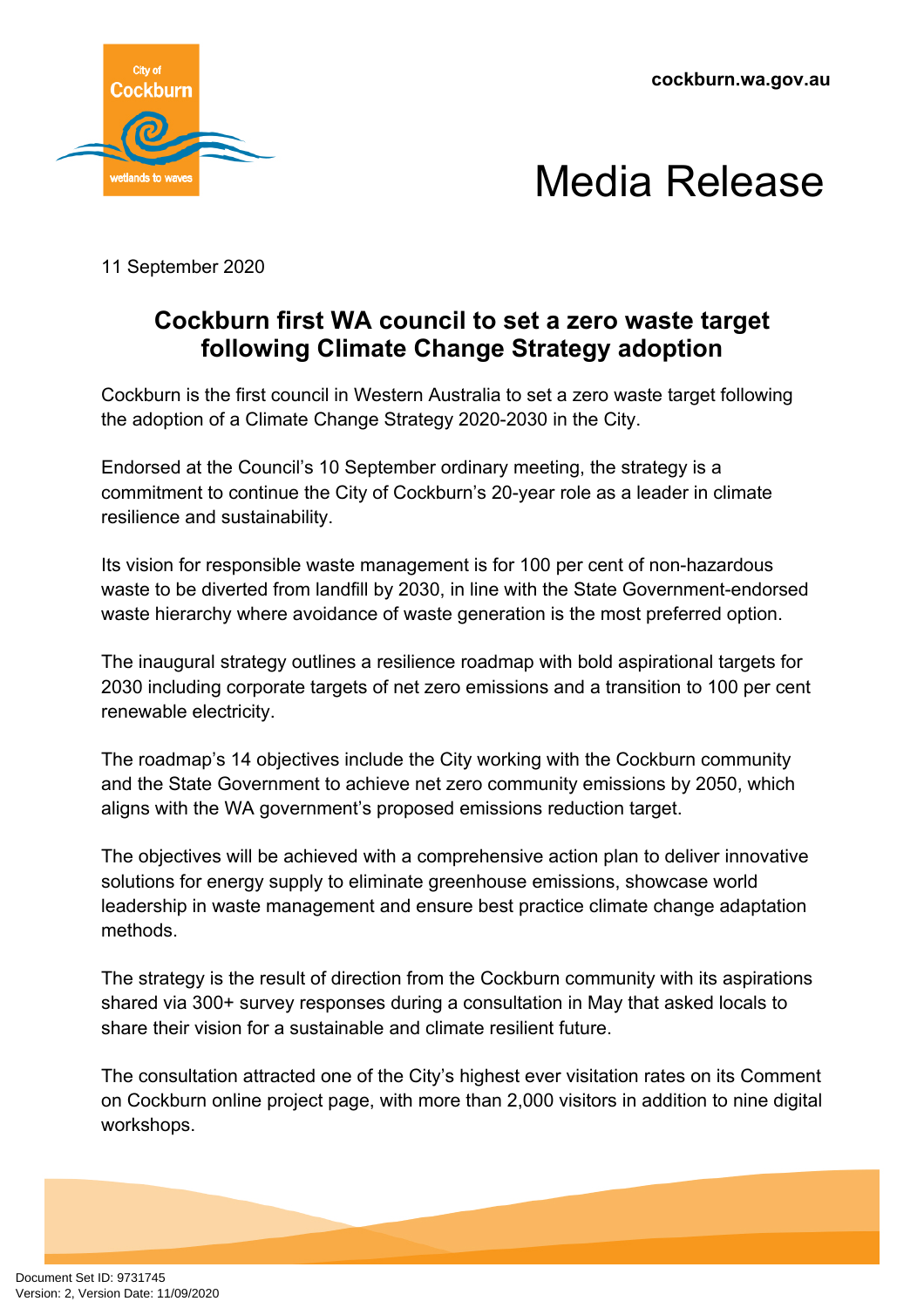



City of Cockburn Mayor Logan Howlett said the City had been taking decisive and responsible action on climate change since it joined the Cities for Climate Protection Program and undertook its first greenhouse gas inventory in 1999.

"Over the next 12 months, the City will undertake a green hydrogen feasibility study, an electric waste truck trial, and commence upgrades to smart, energy-efficient street lighting," Mayor Howlett said.

"The City will also continue to offset its fleet emissions, deliver sustainability and environmental education programs and maintain its status as a Gold Waterwise Council with the Water Corporation."

The City has already strengthened its commitment to reduce greenhouse gas pollution and tackle worsening climate change by becoming the first council in Western Australia to be a Cities Power Partnership Champion.

The 14 objectives of the Strategy's resilience roadmap are:

- Strong Leadership
- Net zero emissions
- Zero non-hazardous waste to landfill
- 100% renewable energy
- Reduce energy consumption
- Smart city innovation
- Zero Emissions fleet
- Education and Collaboration
- Waterwise City
- Conserve biodiversity
- Coastal adaptation
- Increase the urban forest
- Protect community infrastructure
- Enhance health and wellbeing

Read the Strategy from page 405 in the 10 September Ordinary Council Meeting Agenda [here.](https://www.cockburn.wa.gov.au/getattachment/9fe6f315-4194-44e9-af63-4aa652ad0ac9/ECM_9702913_v1_Ordinary-Council-Meeting-Agenda-10-September-2020-pdf.aspx)